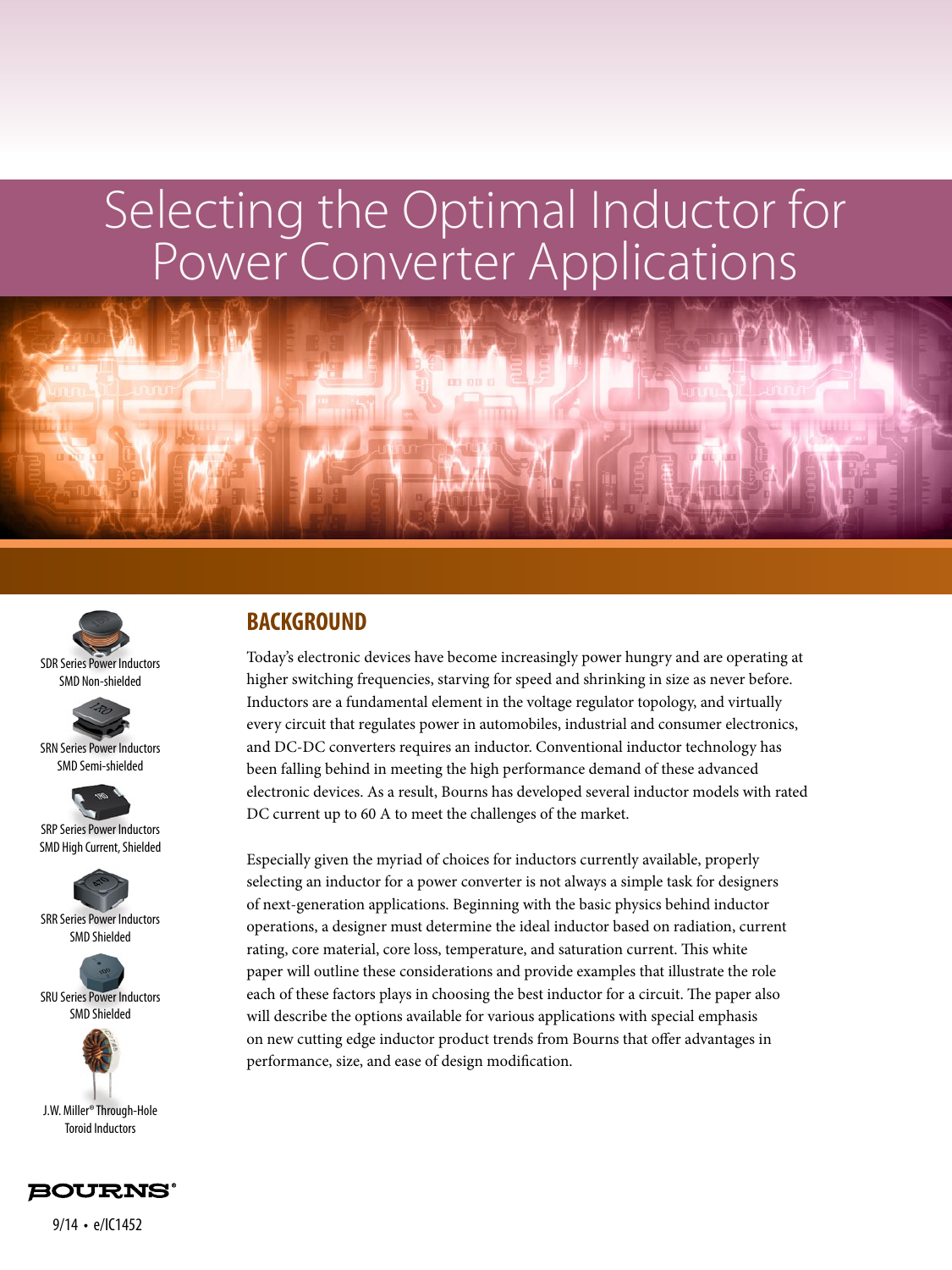





SRN Series Power Inductors SMD Semi-shielded



SRP Series Power Inductors SMD High Current, Shielded



SRR Series Power Inductors SMD Shielded



SRU Series Power Inductors SMD Shielded



J.W. Miller® Through-Hole Toroid Inductors

## **Back to Basics**

A brief tour of college physics explains all that is necessary to understand the basic operation of an inductor, which can be described simply as a component that stores energy in the form of magnetic flux. Faraday's Law of Induction states that change in magnetic flux induces electromotive force which opposes the driving current. This relationship describes the inductor:

*e = -N dφ/dt = -L dI/dt*

Current through an inductor is transformed to produce a magnetic field. It charges and current rises when the circuit is on. When off, the inductor acts as a current source, discharging current that flows through the circuit as the magnetic flux collapses.



In continuous current mode, the inductor current does not fully discharge to zero during the portions of the cycle in which it is off. A voltage change across the inductor is instantaneous while the current through an inductor varies with time.

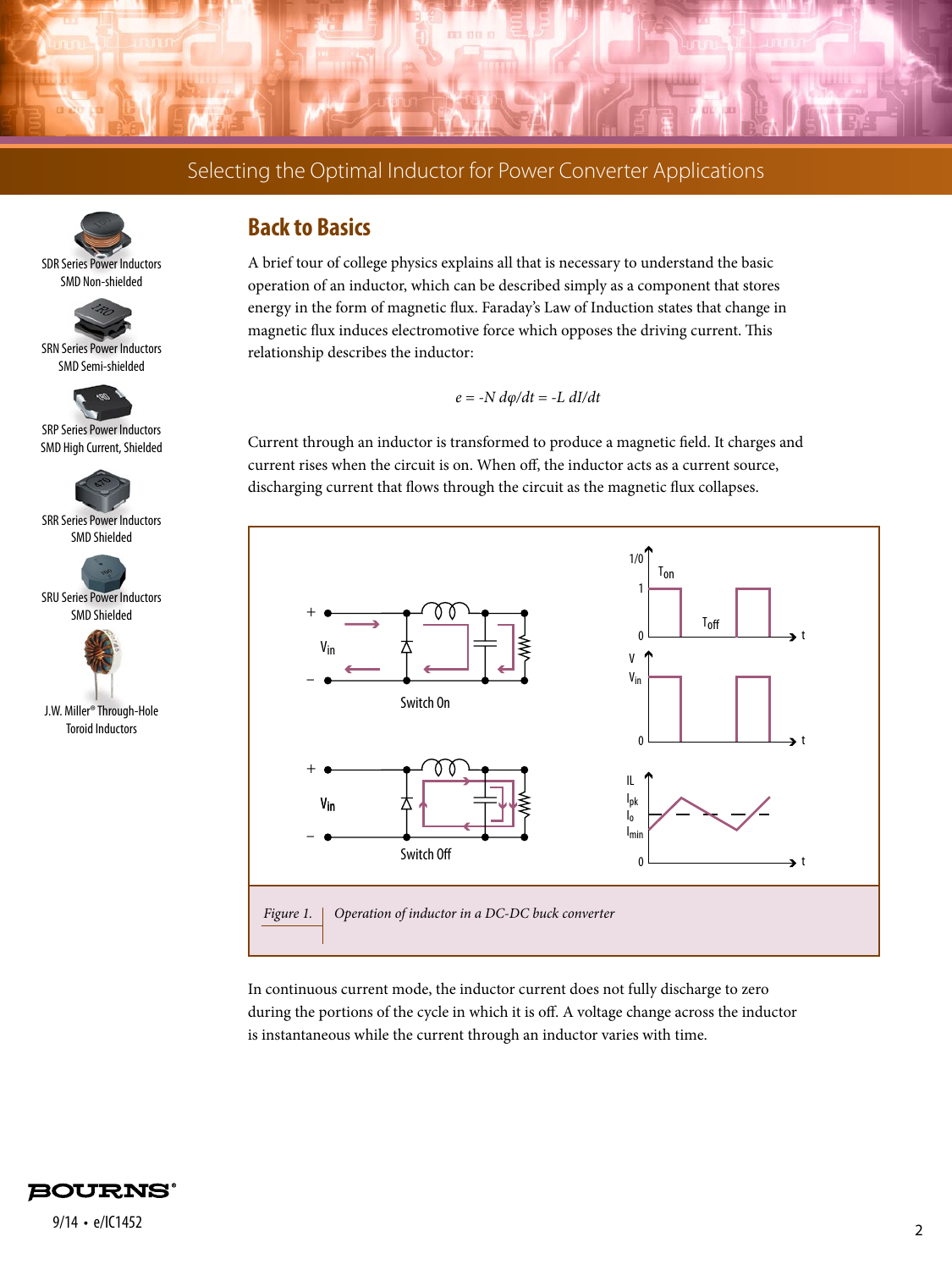



SRN Series Power Inductors SMD Semi-shielded

SRP Series Power Inductors SMD High Current, Shielded

SRR Series Power Inductors SMD Shielded

SRU Series Power Inductors SMD Shielded

J.W. Miller® Through-Hole Toroid Inductors

## **Back to Basics** *(continued)*



The voltage and current components of the inductor are out of phase such that the voltage leads by 90 ˚.



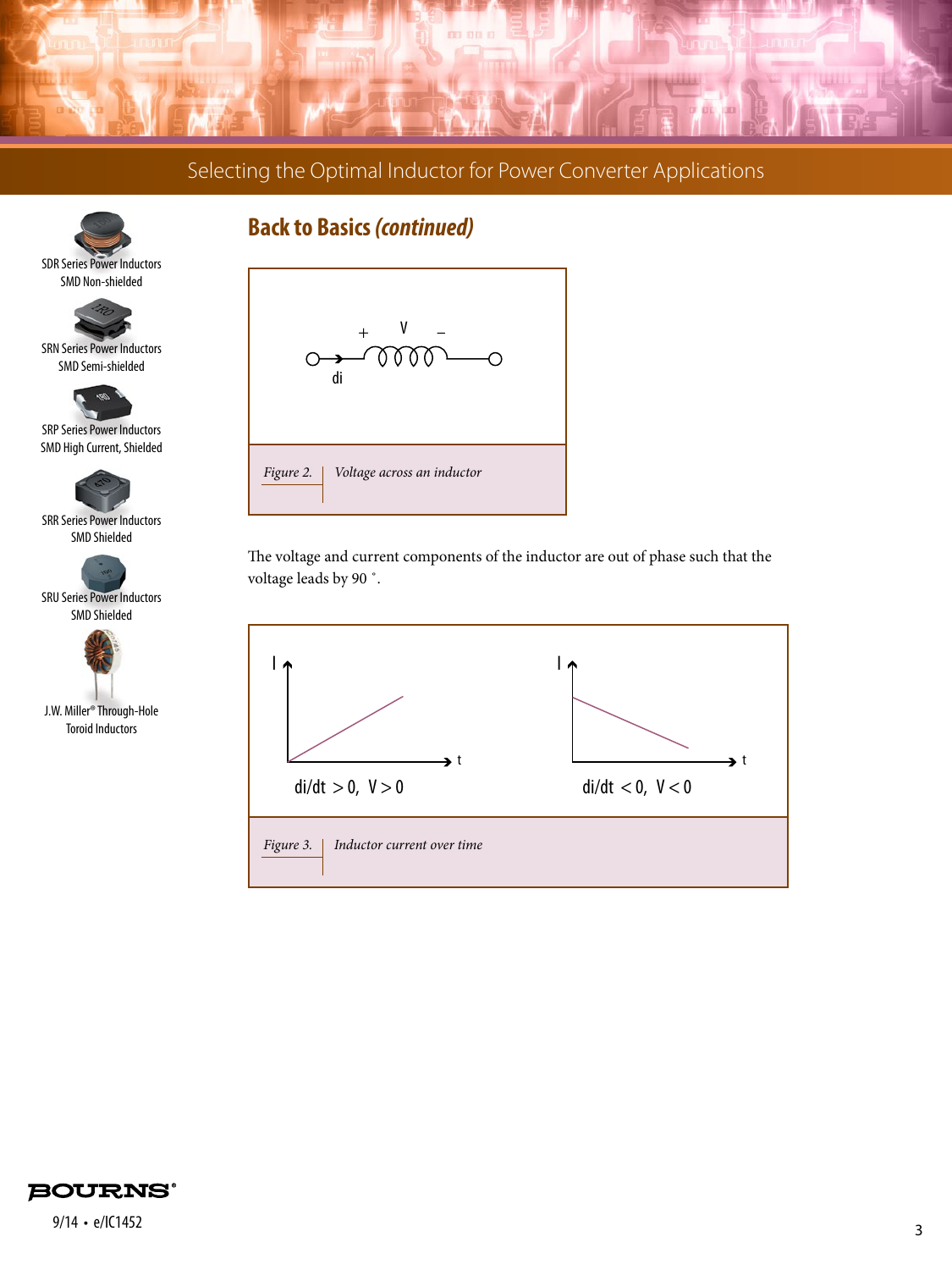





SRN Series Power Inductors SMD Semi-shielded



SRP Series Power Inductors SMD High Current, Shielded



SRR Series Power Inductors SMD Shielded



SRU Series Power Inductors SMD Shielded



J.W. Miller® Through-Hole Toroid Inductors

## **Selecting the Shielding Environment**

One of the first design considerations before selecting an inductor is its placement on the board and the sensitivity of components that will be in its immediate vicinity. From this either a shielded or non-shielded configuration can be chosen, each of which has distinct advantages and disadvantages. The main advantage of a shielded inductor is its low radiation which can be characterized from its lowest coupling factor among other type of inductors, whereas the magnetic flux of its non-shielded counterpart is not confined to a given vicinity. These inductors experience the highest coupling factor. Bourns introduced the semi-shielded inductor series using magnetic epoxy resin as a magnetic shield in 2011. As its name suggests, the semi-shielded inductor is design to bridge the performance gap of shielded and non-shielded inductors by offering users an additional selection of inductor series.



*\* Coupling factors of non-shielded / semi-shielded / shielded / high current-shielded inductors in similar sizes are compared at a 100 kHz test frequency with a pair of DUT placed next to each other.*



Larger size, a faster inductance roll-down, greater cost, and a lower saturation current are the downfalls of the shielded inductor. Non-shielded components are smaller, rated for higher saturation current, and cost less, though these advantages may be of no importance if the radiation environment is a key requirement in a design. Semishielded inductors combine some of the features of non-shielded and shielded inductors where the saturation current chacteristic falls in between the other two types of inductors. They are a lower cost alternative of the shielded series.

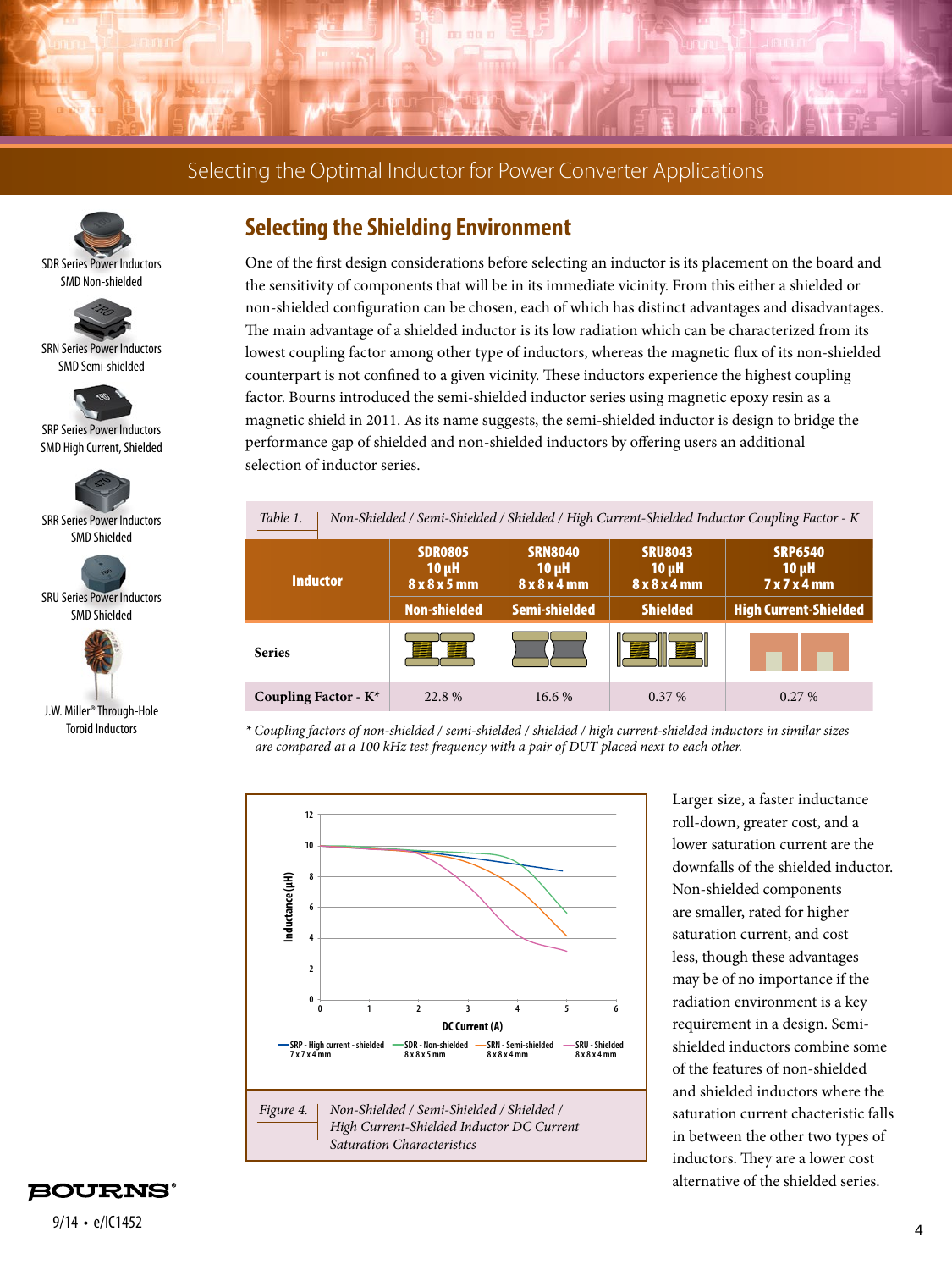





SRN Series Power Inductors SMD Semi-shielded



SRP Series Power Inductors SMD High Current, Shielded



SRR Series Power Inductors SMD Shielded



SRU Series Power Inductors SMD Shielded



J.W. Miller® Through-Hole Toroid Inductors

## **Selecting the Shielding Environment** *(Continued)*

Another option which is growing in popularity due to its unique design features is the toroid inductor. The toroid shape results in an inductor which performs like a shielded component. Distributed air gap construction provides high current handling capacity.



#### **Inductor Rated Currents**

When current flows through an inductor the temperature of the component rises, AC ripple current causes core loss, and DC current causes inductance to drop. The amount of steady state DC current, referred to as  $I_{rms}$ , which causes the temperature to rise is typically in the 20-40 ˚C range and effectively provides a benchmark of power dissipation for the component. Another way to classify  $I_{rms}$  is the output or average current of a switching regulator.



**BOURNS°** 

Irms is referenced only when AC ripple current is low and core loss is negligible.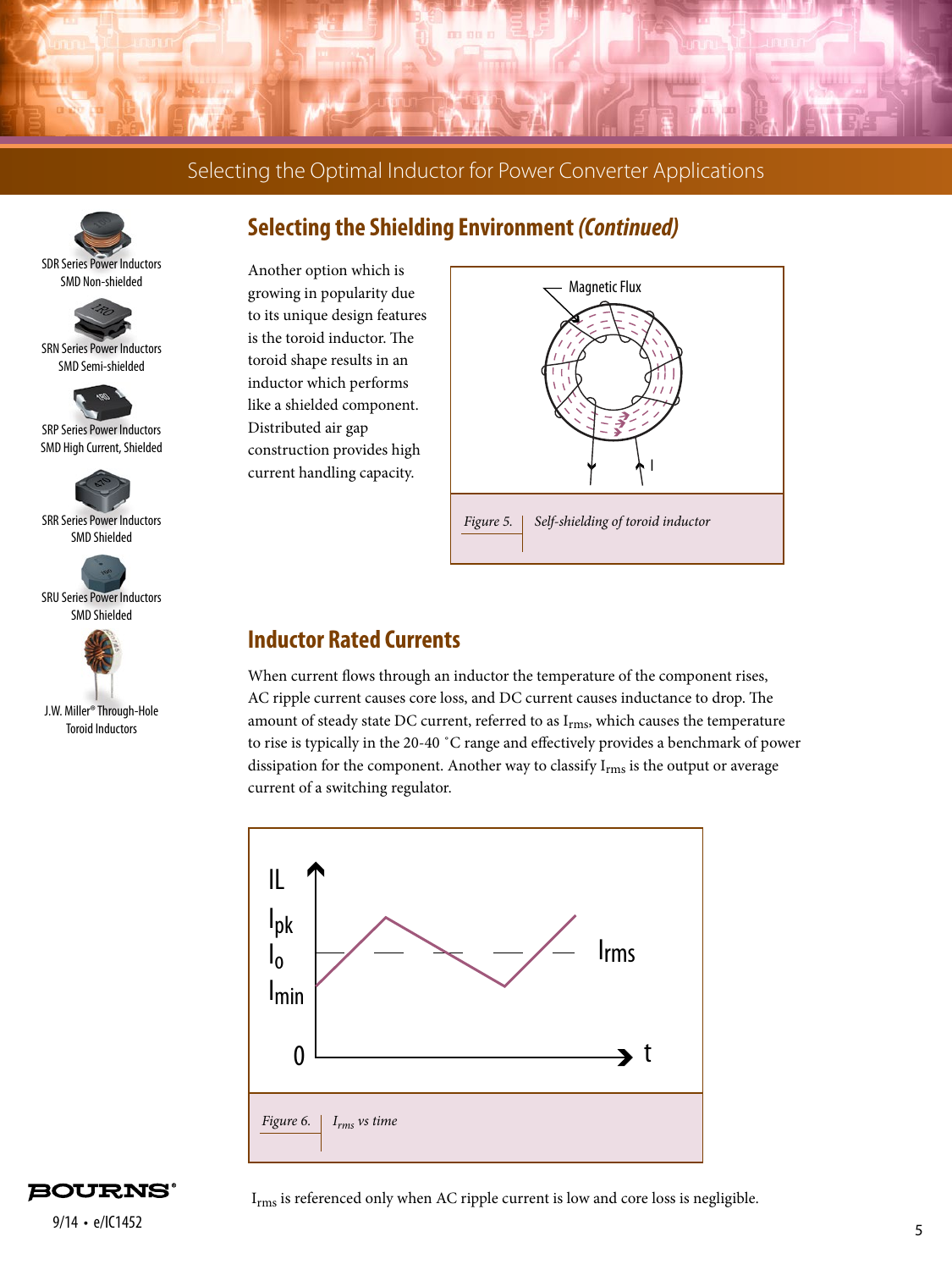





SRN Series Power Inductors SMD Semi-shielded



SRP Series Power Inductors SMD High Current, Shielded



SRR Series Power Inductors SMD Shielded



SRU Series Power Inductors SMD Shielded



J.W. Miller® Through-Hole Toroid Inductors

## **Core Material and Loss**

Core loss is related to the material chosen and the core cross sectional area as well as the ripple current, switching frequency, and inductance associated with the circuit. An inductor dissipates power both in the material of the core and in the windings. Core loss is calculated by taking the difference between the energy that goes into the core during the on portion of the cycle and the energy that goes out of the core during the off cycle. The following table provides data on the core loss and related cost of four different core types.

| Table 1.<br>Core loss and cost by material type |                                                               |                     |
|-------------------------------------------------|---------------------------------------------------------------|---------------------|
| <b>Material</b>                                 | <b>Core Loss</b><br>@ 250 KHz, 100 g<br>(mw/cm <sup>3</sup> ) | <b>Related Cost</b> |
| Ferrite (gapped)                                |                                                               | 10w                 |
| Iron $(75 \mu)$                                 | 80                                                            | 10w                 |
| Sendust $(60 \mu)$                              | 35                                                            | Medium              |
| MPP $(60 \mu)$                                  | 8                                                             | High                |
| $Ferrite = Mn-Zi$                               | $Sendust = Fe-Al-Si$                                          | $MPP = Me-Ni-Fe$    |

Power dissipation is given as the sum of the I<sub>rms</sub> current power calculated from the classic equation  $P = I^2R$  and the AC ripple current for core loss.

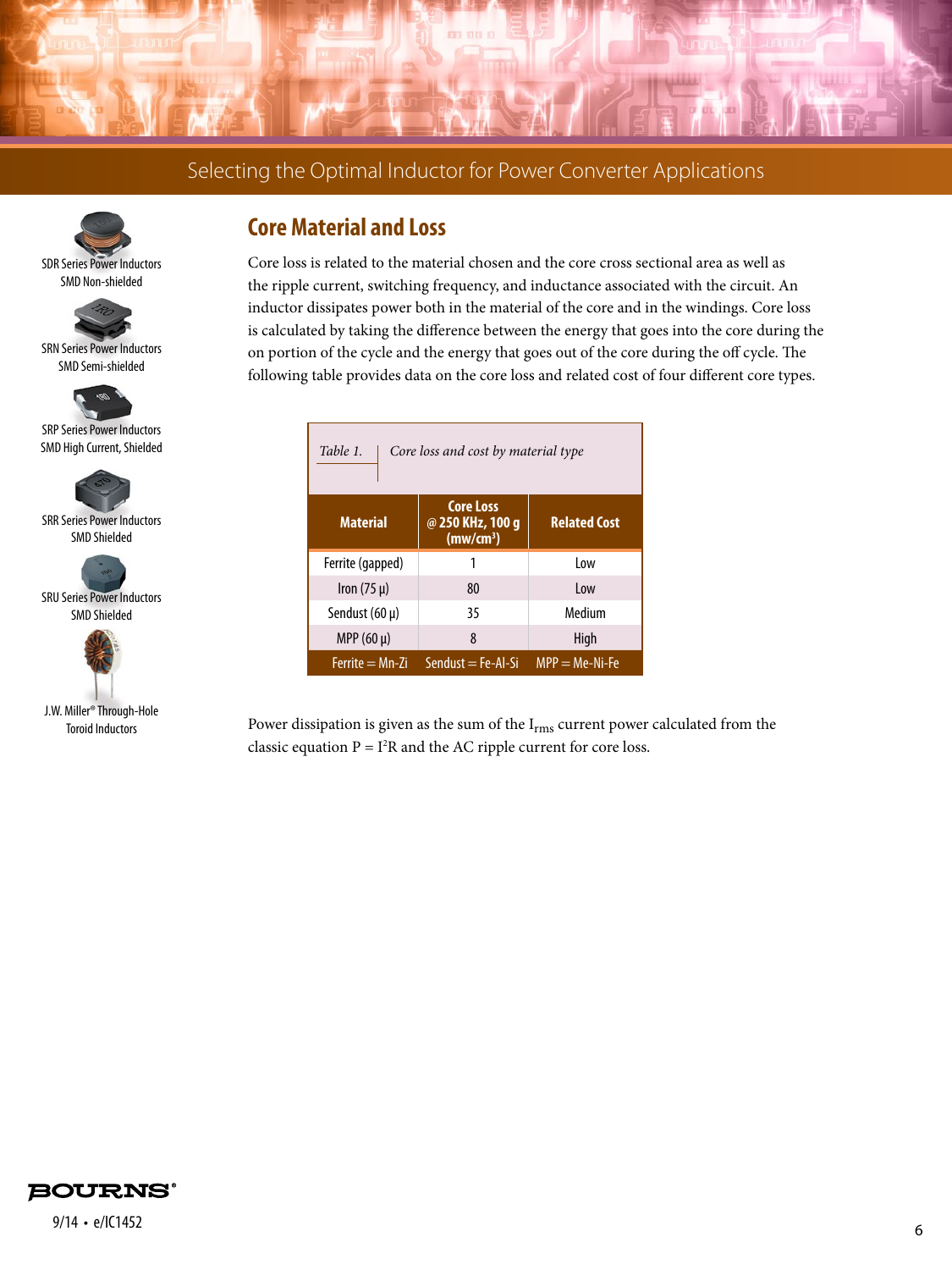





SRN Series Power Inductors SMD Semi-shielded



SRP Series Power Inductors SMD High Current, Shielded



SRR Series Power Inductors SMD Shielded



SRU Series Power Inductors SMD Shielded



J.W. Miller® Through-Hole Toroid Inductors

#### **Temperature and Saturation**

When examining the temperature range for the inductor, a designer should be aware that the operating temperature and the ambient temperature are not one and the same, but rather the operating temperature is the difference of the ambient temperature and self-rising temperature. For example, a given component with an operating temperature in the range of -40 to +125 ˚C with a self-rise temperature of  $+40\degree$ C means the ambient temperature is actually -40 to  $+85\degree$ C where the difference is taken only on the maximal temperature. Since the operating temperature cutoff is -40 ˚C, the range is not able to extend beneath that value. Furthermore, temperature is a function of power dissipation and surface area given by the equation:

#### *ΔT = f(power dissipation) / f(surface area)*

Saturation current, denoted as  $I_{sat}$ , is defined as the amount of DC current to cause inductance drop. This is typically 5-35 % of its initial value. I<sub>sat</sub> is a benchmark of current handling capability for an inductor, characterizing the amount of energy that can be stored based on the relationship of energy that is stored in the inductor, which is  $\frac{1}{2}$  LI<sup>2</sup> and essentially infinite. The term saturation current does not imply that the inductor core has reached the saturation stage, rather the component is at the magnetized stage.  $I_{sat}$  can be considered as the peak current of a switching regulator to account for worst case saturation. Since a high saturation current does not drive the component to zero inductance, it becomes an air inductor remaining above zero. If the current goes high enough during operation then the core material and wire insulation can be damaged at high temperature. In most cases, the operation of an inductor is limited by its temperature rise.



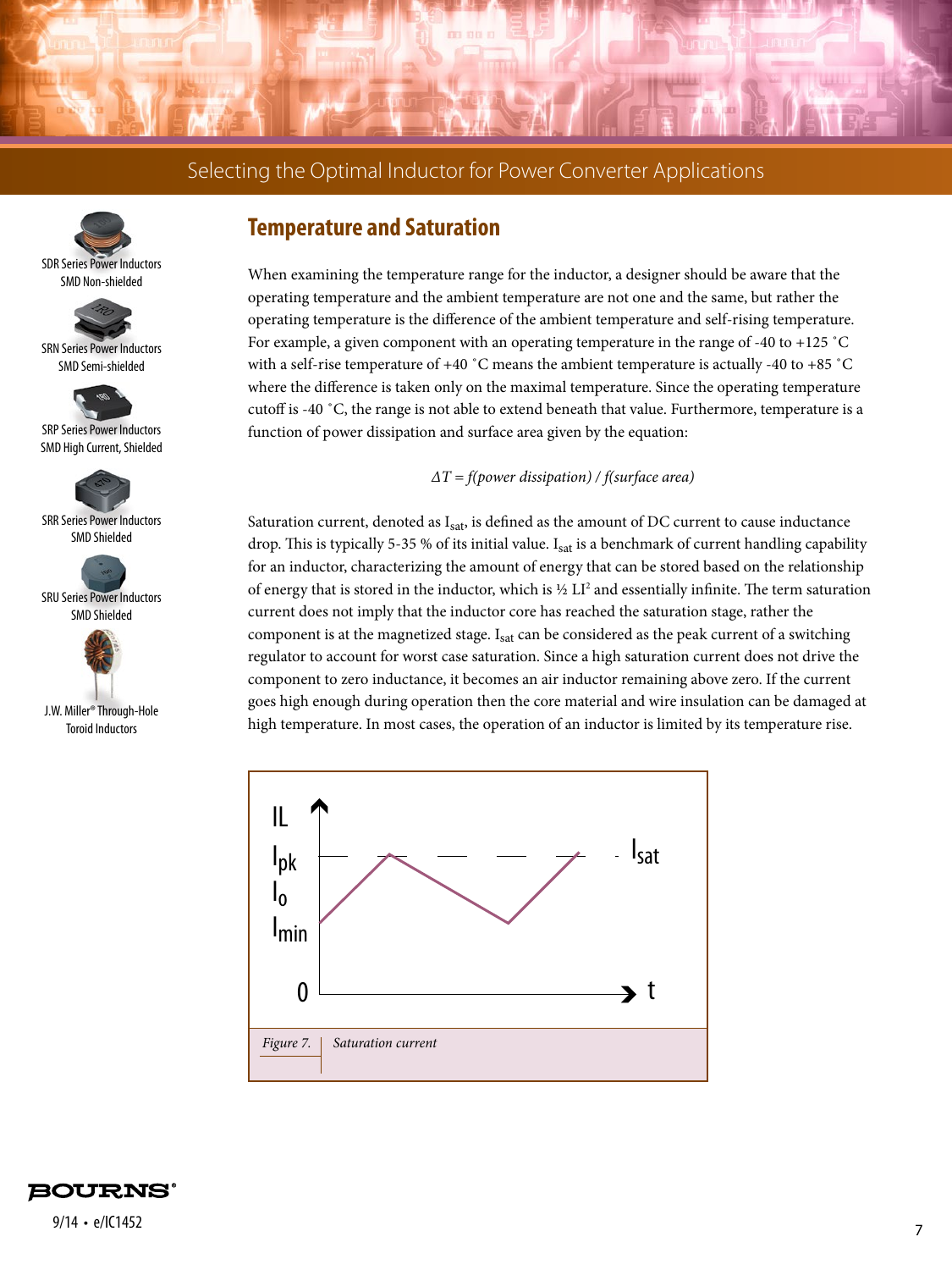





SRN Series Power Inductors SMD Semi-shielded



SRP Series Power Inductors SMD High Current, Shielded



SRR Series Power Inductors SMD Shielded



SRU Series Power Inductors SMD Shielded



J.W. Miller® Through-Hole Toroid Inductors

## **Example of Selection and Core Loss**

Given the inductor basics, in the following example we will walk through the process of selecting an inductor for a buck converter, a circuit that is frequently used to step a voltage supply down to a lower regulated voltage. A buck converter is able to provide a stable and efficient output voltage when designed correctly.



The specifications of the circuit are:

 $V_{in}$  = 8 - 12 V;  $V_0$  = 5 V;  $I_0$  = 0.5 - 2 A;  $f_{switch}$  = 250 kHz

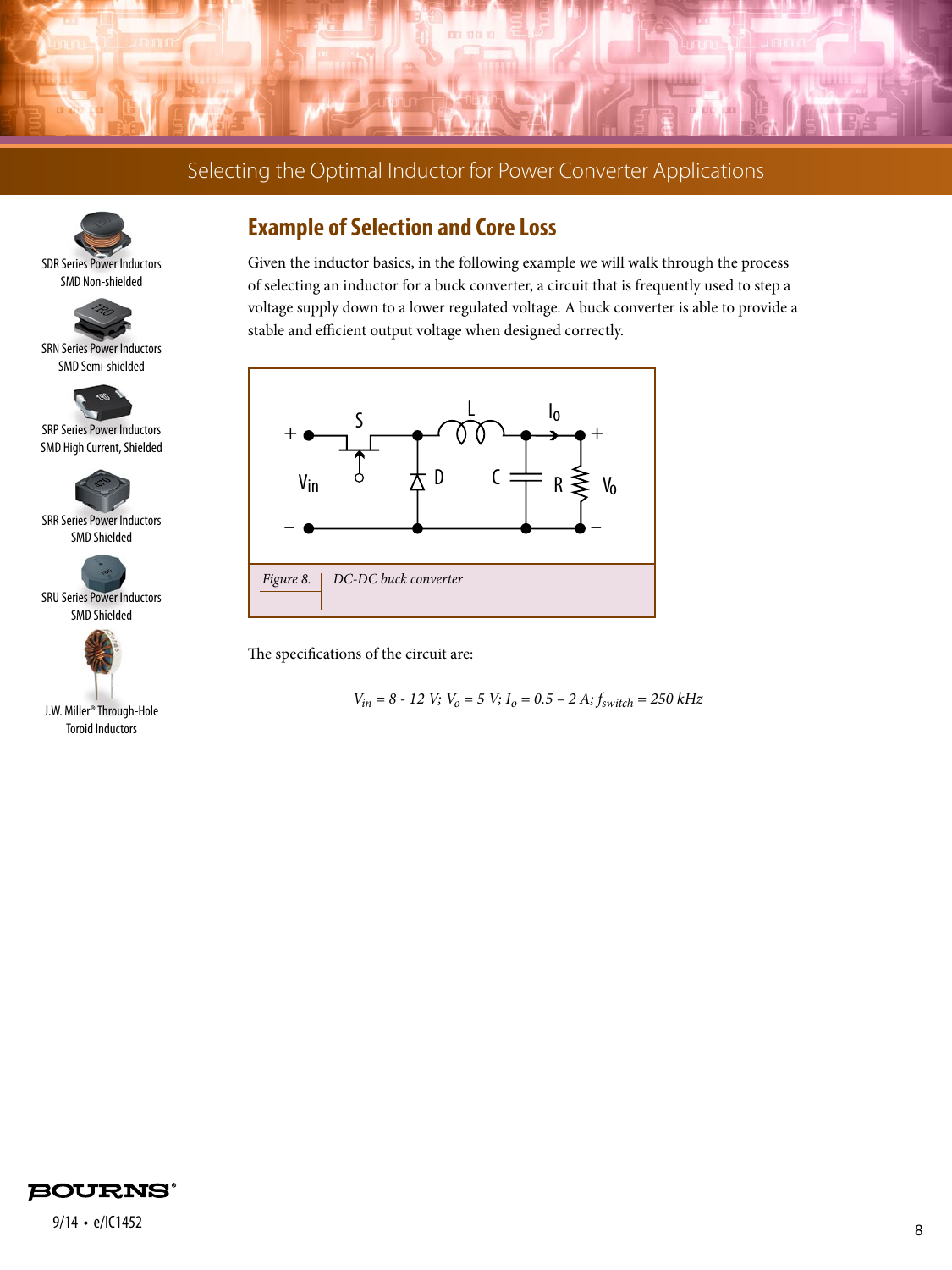



SMD Non-shielded



SRN Series Power Inductors SMD Semi-shielded



SRP Series Power Inductors SMD High Current, Shielded



SRR Series Power Inductors SMD Shielded



SRU Series Power Inductors SMD Shielded



J.W. Miller® Through-Hole Toroid Inductors

## **Example of Selection and Core Loss** *(continued)*

It is known that the circuit is in continuous current mode such that it does not discharge fully to zero during the off cycle. With this information it is possible to determine the specifics of the inductor for the buck converter.

1. Calculate the total time period,  $T = 1 / f$ 

$$
T = 1 / 250 kHz = 4 \mu s
$$

2. The minimum duty cycle can be calculated from  $D_{\text{min}} = V_0 / V_{\text{in}}(\text{max})$ .

$$
D_{min} = 5 \ V / 12 \ V = 0.4 \ for \ V_0 = 5 \ V \ and \ V_{in}(max) = 12 \ V
$$

3. The on time can be calculated as  $T_{on} = T \times D_{min}$ 

$$
T_{on} = 4 \,\mu s \, x \, 0.4 = 1.6 \,\mu s
$$

4. Inductor ripple current, which typically is no more than 30 % of the maximal output current, is the fourth variable to calculate:  $dI = I_0(max) \times 0.3$ 

$$
dI = 2 A x 0.3 = 0.6 A
$$

5. Voltage across the inductor is given by  $V = V_{in}$ (max) –  $V_{out}$  –  $V_{diode}$ 

$$
V = 12 V - 5 V - 1 V = 6 V
$$

6. Minimal inductance is calculated by manipulation of the inductor equation:  $V = L dI/dt$ 

$$
L_{min} = V dt/Di = 6 V x 1.6 \mu s x 10-6 s / 0.6 A = 16 \mu H
$$

7. Now the inductance can be selected based on the criteria of a 20 % tolerance. It is dropped 10-35 % at the rated current as well

$$
L = 16 \mu H / (0.8 \times 0.65) = 31 \mu H
$$

Shifting this value higher to 33 μH provides the minimum for continuous mode operation.

8. The peak current is given by  $I_{peak} = I_0(max) + dI/2$ 

$$
I_{peak} = 2 A + 0.6A / 2 = 2.3 A
$$

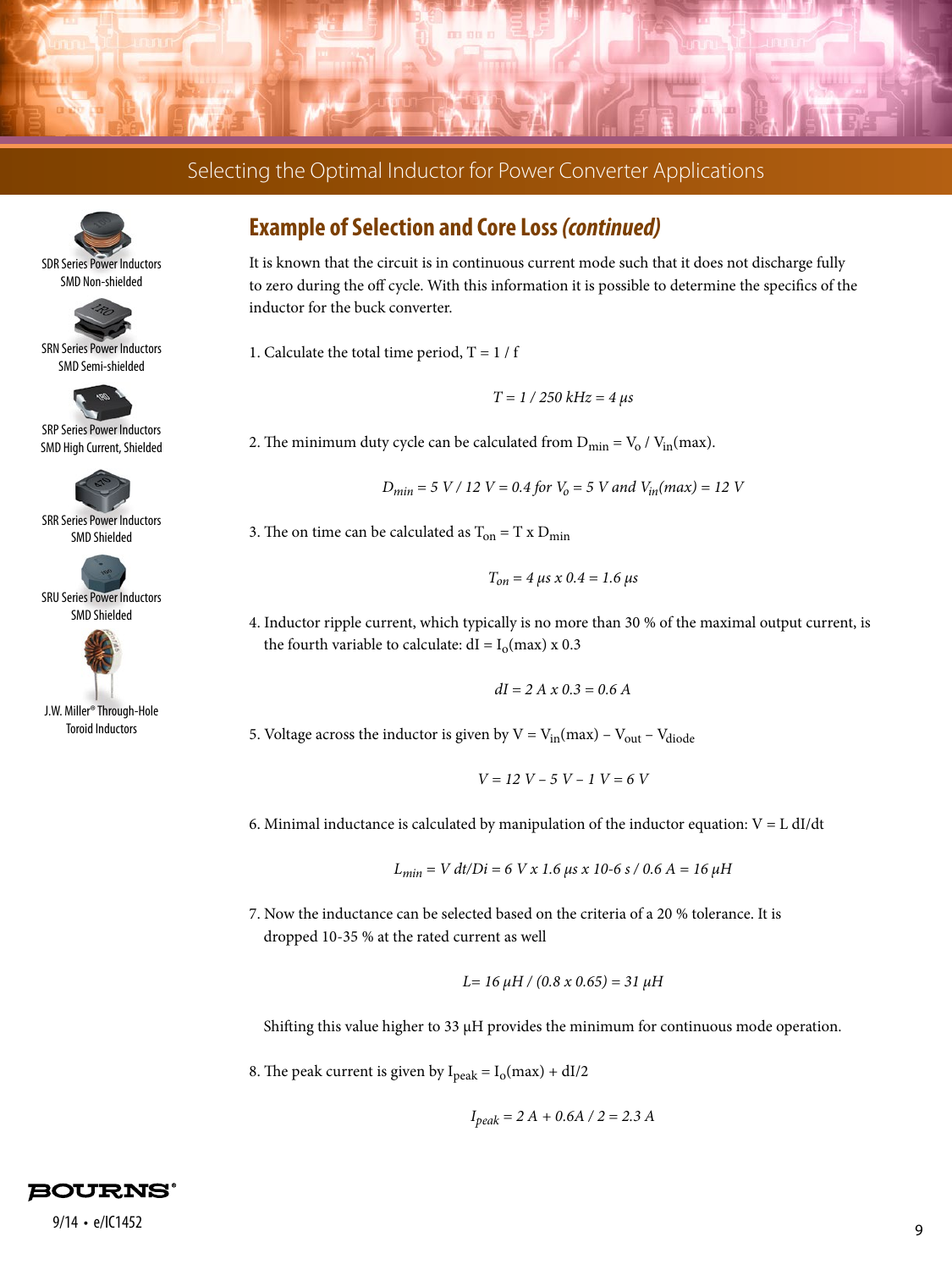





SRN Series Power Inductors SMD Semi-shielded



SRP Series Power Inductors SMD High Current, Shielded



SRR Series Power Inductors SMD Shielded



SRU Series Power Inductors SMD Shielded



J.W. Miller® Through-Hole Toroid Inductors

## **Example of Selection and Core Loss** *(continued)*

For the same inductor the core loss can be calculated and analyzed.

1. Additional information for this calculation is the number of turns,  $N = 20$ , and the cross sectional area of the core A = 0.071 cm<sup>2</sup>. Magnetic flux is defined as B<sub>m</sub> = (dI x L x 108) / (2 x N x A)

*Bm = (0.6 A x 33 μH x 108) / (2 x 20 x 0.071 cm2 ) = 700 Gauss*

2. Given a core loss per unit volume of 150 mW/cm<sup>3</sup> and a core volume  $V_e = 0.2 \text{ cm}^3$ , the core loss can be calculated

 *150 mW / cm3 x 0.2 cm3 = 30 mW*

3. DC loss is given by the power equation  $P = I<sup>2</sup>R$ 

*P = (2 A)2 x 0.06 ohms = 240 mW*

This core loss is less significant for temperature rise, and the DC loss is high in comparison. Most of the loss in this case will be from the copper wire.

### **Choosing the Optimal Inductor**

Now that all the information for the part has been calculated, a search through the product catalog will enable proper component selection. Bourns offers a vast range of components with inductance values of 0.1 μH to 15 mH, current ratings from 60 mA – 43  $A<sub>rms</sub>$ , and saturation currents up to 65 A. Choosing the right part is straightforward when the following sequence is employed:

- 1. Choose the configuration that corresponds to the design's current based on the maximal output current.
- 2. Find the components which have the necessary inductance.
- 3. Choose the desired DC resistance.
- 4. Narrow the choices to the type of construction or coil type desired.
- 5. Select the specific part number.
- 6. If necessary, use a cross reference table to convert to the latest Bourns® component.

This process is applicable when choosing an inductor for any application from the broad line of inductor product families offered by Bourns.

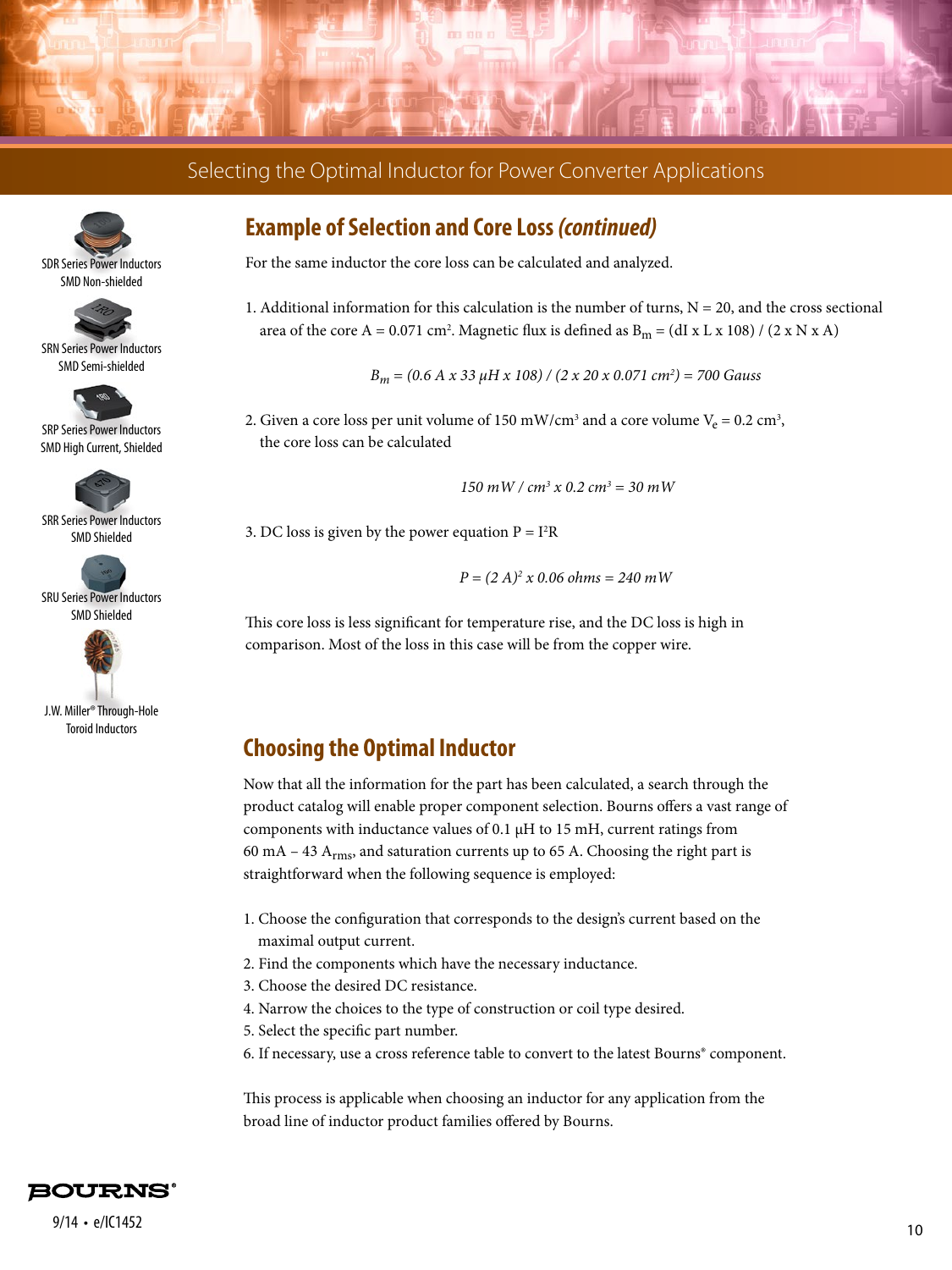





SRN Series Power Inductors SMD Semi-shielded



SRP Series Power Inductors SMD High Current, Shielded



SRR Series Power Inductors SMD Shielded



SRU Series Power Inductors SMD Shielded



J.W. Miller® Through-Hole Toroid Inductors

## **Bourns New Product Trends**

Bourns has been in the business of inductors and magnetics for more than four decades and is committed to offering cutting edge components as the electronics market evolves. Applications such as cellular phones, mobile devices, laptop computers, industrial electronics, and entertainment electronics are creating new demands on inductors in terms of size, performance, and radiation.

Bourns® SDR family of surface mount power inductors are non-shielded and range in inductance from 0.68 μH to 15 mH. The output current capacity of this family of inductors is 0.06 to 16 A. A variety of package shapes and sizes are available including round, oval, and square offered with a profile as low as 2.2 mm.

Bourns® SRN family of surface mount power inductors are semi-shielded inductors utilize magnetic epoxy resin as a shield which provides effective magnetic shielding while emitting lower radiation compared to non-shielded inductors. In addition, the models offer a reduced footprint and cost savings to comparably-sized shielded inductors. The series have inductance values from 0.5 to 470 µH. The output current capacity of this family of inductors is up to 10 A. Profiles as low as 1 mm are offered.

SRR series inductors are shielded surface mount components offered in round or square packages ranging in inductance from 0.47 to 15,000 μH. The output current capacity of this family of inductors is 0.07 to 20 A. These surface mount power inductors are ideal for car stereos, CD players, camcorders, LCD displays, portable communication devices, and at the input and output of DC-DC converters. These components are RoHS compliant for the continual trend in environmentally friendly design and manufacturing.

Given the new product trends, Bourns also offers SRU models which have shielded construction for low radiation. This family of inductors remains compact in size (profiles as low as 0.9 mm) with a near round shape to facilitate efficient board footprints. Unique to this family of SRU inductors is that four or more parts are made with the same footprint. If a variable in part selection, the part profile, or some combination of these elements needs to be changed then it is simple for the part to be replaced without impacting the board's mechanical design or forcing a board respin. Remaining ahead of the curve in the manufacturing realm, Bourns® SRU packages feature an octagonal body to eliminate part rotation in a tape carrier and ensure proper orientation when placed on the board. High powered shielded inductors are gaining popularity in many applications.

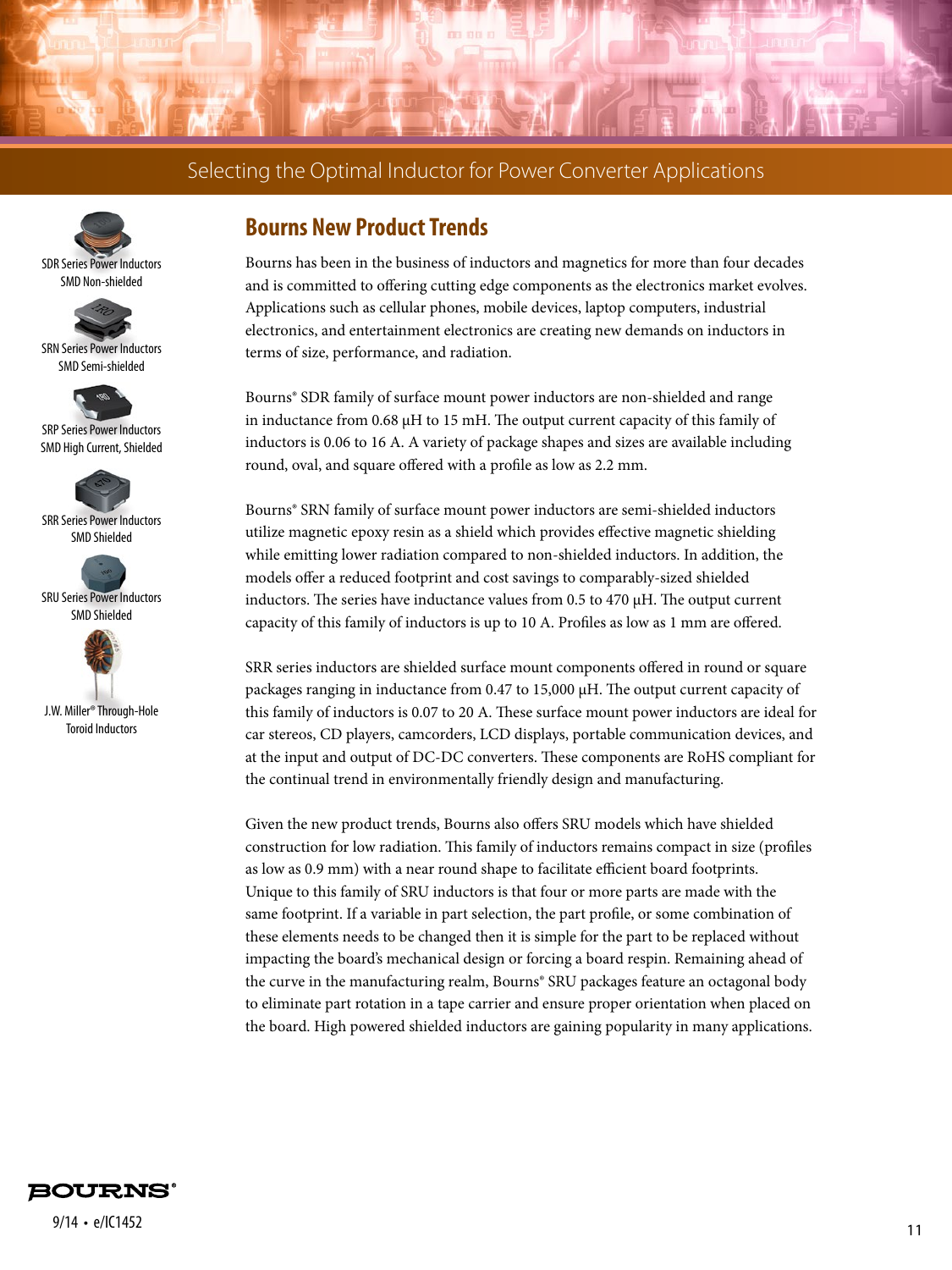





SRN Series Power Inductors SMD Semi-shielded



SRP Series Power Inductors SMD High Current, Shielded



SRR Series Power Inductors SMD Shielded



SRU Series Power Inductors SMD Shielded



J.W. Miller® Through-Hole Toroid Inductors

## **Bourns New Product Trends** *(continued)*

Another feature of Bourns® SRP inductors is the adoption of flat wire instead of round wire. This is especially beneficial in high frequency applications up to 5 MHz. Some advantages of using flat wire within the component include a compact package, optimizing the space utilization afforded by stackability. A flat wire allows 95 % of the area to be used, a marked improvement over the 70 % utilization of a package containing round wire. While having a more compact package, there also is more surface area to reduce AC resistance. Especially at high frequencies, the skin effect dictates that the current will travel on the surface. Contrasting a round and a flat conductor with the same cross sectional area of 0.64 mm<sup>2</sup>, the unit surface area of 4.64 mm<sup>2</sup> for the flat conductor is nearly double the 2.83 mm<sup>2</sup> provided by the round wire. The molded core construction of the device provides additional benefit since the package space is fully utilized to allow maximum performance with the core material molded to the winding. The space inside the package is filled with the magnetic compound and provides high inductance, shielded construction as well as high current handling capacity.

Bourns is preparing to introduce more than two dozen additional SMD power inductor families in multiple phases, especially designed for automotive applications. These inductors will utilize non-shielded and shielded construction and are AEC-Q200 qualified.

### **Custom Power Inductor Solutions from Bourns**

To complement Bourns' four decades of inductor expertise along with the company's existing competencies in this market, Bourns acquired the entire magnetics line of J.W. Miller, a company with 70 years of leadership in inductor technology. A key capability of Bourns is the expertise to provide a custom solution in as little as six to eight weeks. Bourns regularly works with designers to adjust manufacturing parameters such as the core type and number of turns to deliver a custom component that will meet requirements. The world-class experts at Bourns are available to team with designers in the development of custom solutions to meet package current, inductance, and size requirements.